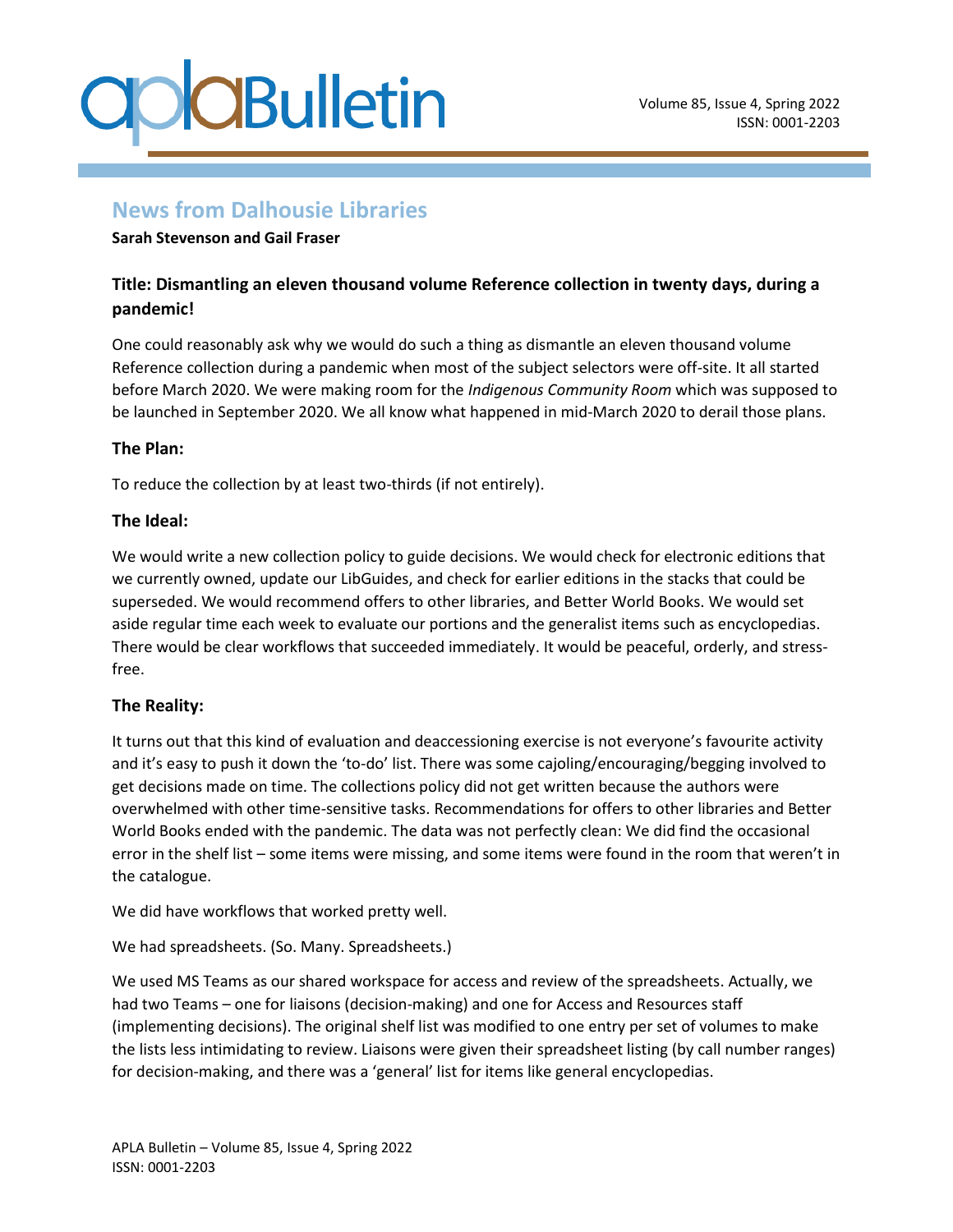## **O**CBulletin

In the spreadsheets, subject selectors were given the title, call number, imprint, publisher, year information. Their mission was to indicate for each title if the title should be kept or deaccessioned; and if kept, where? – the new 'streamlined' reference collection, or in the stacks. When required, interdisciplinary titles were assigned to more than one liaison. With help from our Data Librarian and Excel guru, Julie Marcoux, all the liaison spreadsheets and the general spreadsheet were reassembled into one workbook. The conflicting recommendations were reconciled by the Head of Killam.

| Novanet Shelf list for Location code DKREF = JJ Stewart Room Reference Collection.<br>Report run February 10, 2 Last format update 17 March 2020<br>Duplicate BIB numbers removed so that multi-volume sets only appear once. |               |                       |                                                              |                   |                |                 |                                                                   |                     |                                   |                                        |                                             |
|-------------------------------------------------------------------------------------------------------------------------------------------------------------------------------------------------------------------------------|---------------|-----------------------|--------------------------------------------------------------|-------------------|----------------|-----------------|-------------------------------------------------------------------|---------------------|-----------------------------------|----------------------------------------|---------------------------------------------|
| <b>BIB</b>                                                                                                                                                                                                                    | Liaison(s)    | $\sqrt{v}$ Callnumber | $\boxed{\vee}$ Title                                         | $ $ $\times$ Year | $\vee$ Barcode | $ $ v Iten v on | Liaison<br>Recommendati<br><b>Keep/Discard</b><br>(dropdown list) | 18 Liaison initia v | If keep, where<br>(dropdown list) | $\vee$ If discard, why<br>$\checkmark$ | Other notes<br>Γv<br>(including reshelving) |
| 580903                                                                                                                                                                                                                        | Sarah Kirsten | AG 250 H43 2001       | Iconographic encyclopaedia =                                 | 2001              | 31264030288778 | 49              | keep                                                              | <b>SES</b>          | <b>GEN-circ</b>                   |                                        | ks -KEEP Gen ncirc                          |
| 1454394                                                                                                                                                                                                                       | Sarah Gwen    | HV 8073 T55 2006      | Forensic science :                                           | 2006              | 31264031793289 | 49              | discard                                                           | <b>SES</b>          |                                   | unnecessary duplication                |                                             |
| 601657                                                                                                                                                                                                                        | Sarah Gwen    | HV 8073 W674 2006     | World of forensic science /                                  | 2006              | 31264031386373 | 49              | discard                                                           | <b>SES</b>          |                                   | online                                 |                                             |
| 290625                                                                                                                                                                                                                        | Sarah Kirsten | P 380 E53 1998        | Encyclopedia of the languages of Europe /                    | 1998              | 31264024725744 | 49              | discard                                                           | <b>SES</b>          |                                   | online                                 |                                             |
| 629159                                                                                                                                                                                                                        | Sarah Kirsten | P 57 U7 B4 1981       | Directory of foreign language service organizations,<br>2/3  | 1981              | N10005040      | 49              | not on shelf                                                      | <b>SES</b>          |                                   |                                        |                                             |
| 273439                                                                                                                                                                                                                        | Sarah Gwen    | T11 D324 1997         | Scientific papers and presentations /                        | 1997              | 31264023811420 | 49              | discard                                                           | <b>SES</b>          |                                   | out of date                            |                                             |
| 1474322                                                                                                                                                                                                                       | Sarah Gwen    | T 11 S386 2006        | Scientific style and format:                                 | 2006              | 31264031959302 | 49              | discard                                                           | <b>SES</b>          |                                   | more recent edition                    |                                             |
| 4657059                                                                                                                                                                                                                       | Sarah Gwen    | T 11 S386 2014        | Scientific style and format :                                | 2014              | 31264037213696 | 49              | keep                                                              | <b>SES</b>          | REF                               |                                        |                                             |
| 932560                                                                                                                                                                                                                        | Sarah gwen    | TP 455 F66 1981       | Food chemicals codex /                                       | 1981              | 31264013274027 | 49              | discard                                                           |                     |                                   |                                        |                                             |
| 1216828                                                                                                                                                                                                                       | Sarah Gwen    | R 119 M28 1996        | Successful scientific writing:                               | 1996              | 31264020537267 | 49              | discard                                                           | <b>SES</b>          |                                   | out of date                            |                                             |
| 630781                                                                                                                                                                                                                        | Sarah Gwen    | T 11 B63 1982         | Technical writing:                                           | 1982              | 31264013270983 | 49              | discard                                                           | <b>SES</b>          |                                   | age of resource                        |                                             |
| 275996                                                                                                                                                                                                                        | Sarah Gwen    | T 11 H582 1999        | Enjoy writing your science thesis or dissertation :          | 1999              | 31264024816410 | 49              | discard                                                           | <b>SES</b>          |                                   | age of resource                        |                                             |
| 909106                                                                                                                                                                                                                        | Sarah Gwen    | T110941991            | The Oxford dictionary for scientific writers and<br>editors. | 1991              | 31264013613836 | 49              | discard                                                           | <b>SES</b>          |                                   | not longer relevant                    |                                             |

The collections budget for 2020-2021 included funding for electronic replacement of print materials and we did spend ~\$17,500 on conversions to electronic format.

We also used sticker dots on the spine labels in the room so folks would have visual indicators of what had been evaluated. Resources and Access staff found conflicts between the spine dots and the spreadsheets. Those questions also went back to the Head of Killam.

In theory, we were all working through our lists in a systematic way between the March 2020 shift to remote work and partial returns to campus in the fall. Some of that did happen, but we were mostly engaged in other work and worries. (We could write a separate piece about implementing streaming video services for the first time during a pandemic.)

While many decisions could be made remotely, almost all of the liaisons found they needed access to the collection to make final decisions. When we were permitted to return to campus, most liaisons continued to work remotely. They did come in for access to the collection to continue their decisionmaking, but we were limited in how many people could be in the room at a time, so folks had to sign up for access. Then in December 2020 there was another Covid outbreak in Halifax and access to the collection ended until late January. In the spring of 2021, timelines were set for the opening of the Indigenous Community Room, and the schedule became very concrete and very short! We had three months to complete it all. The room needed to be emptied by mid-August as the movers had been scheduled to dismantle the shelving. Our stress-free ideal became more of a race to the finish.

Resources staff needed time to process catalogue changes. Access Services needed time to move physical materials. The movers were booked to dismantle the shelves. We got things done in it in pieces. Starting in July, weekly updates of selector decisions were made in the Reference/Access Teams site Excel workbook with the tabs *Keep in Reference, To Stacks, Discard*. The workbook was updated every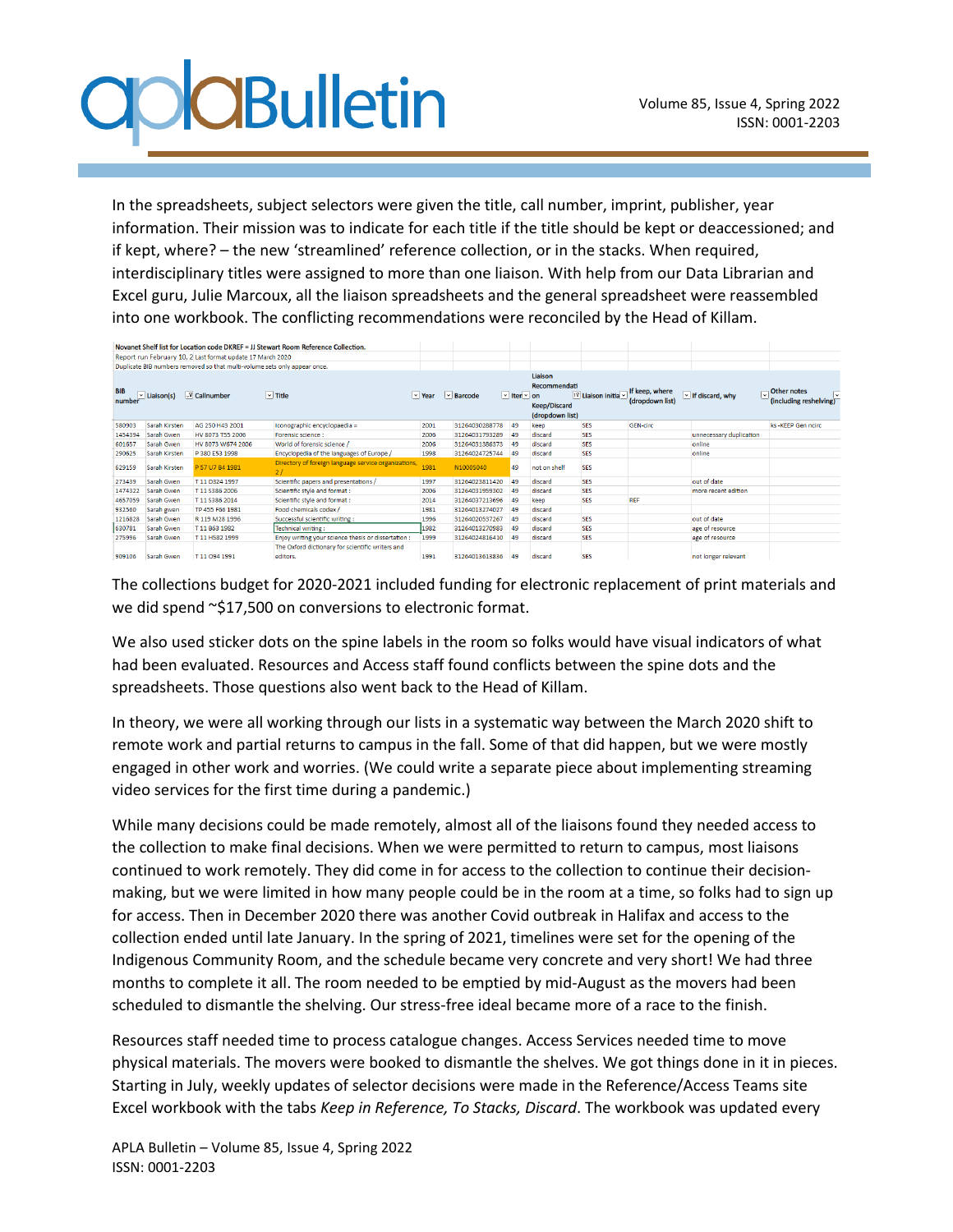## **O**CBulletin

Friday evening with new selector decisions recorded in new *keep/stacks/discard* tabs dated and colourcoded by week.

E Keep REF July 7 Discards July 7 Keep Stacks July 7 July 19 - Discards July 19 Keep REF July 19 Keep Stacks July 26 - Keep stacks July 26 - Keep REF July 1

On Monday mornings, Access services would print the previous week's decisions and shift the materials to their next destination. Each designation had its own space – discards in one area, Ref to stacks to another, and another for Reference to Reference. This successfully prevented errors with discards. At the end of the process, we still had 58 books left over – fondly known as the "Reference Orphans". They were shelved as 'undecided' at given their own spreadsheet for another round of decision-making.





A very happy Gail Fraser with the last cartload of material

Empty shelves!

Did we mention that it was a hot muggy summer? Shifting 11,000 volumes turned out to be hot, dusty work. At least everyone was used to wearing masks by summer 2021. On the last day, we finished EARLY! There was a trip to a nearby grocery store for watermelon and Magnum ice cream bars for each member of the Access and Resources teams who took part in this massive move.

### **What would we have done differently?**

Sarah: In retrospect we should have pushed for even a draft update to the collections policy to aid decision-making, and I should have provided more structure around timelines for decisions. A quick refresher for some handy Excel features would have beneficial to some team members too.

Gail: One of the problems we didn't fully anticipate, and which caused confusion, was that we had a number of annual series (Directories, yearbooks, and the like) of which the current edition was in Reference and previous editions in the general collection or in Gov Docs. The very handy "one item per